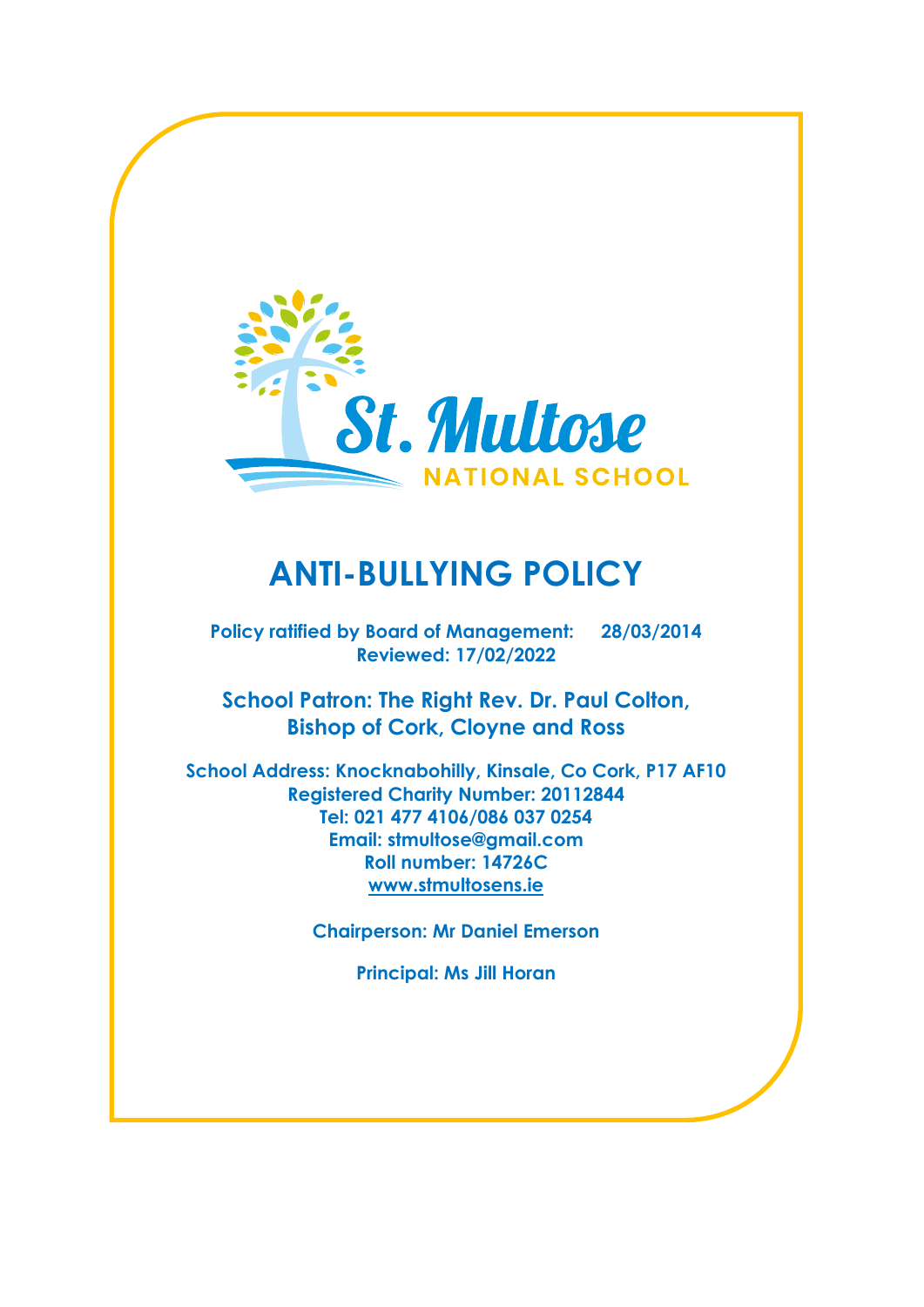- 1. In accordance with the requirements of the Education (Welfare) Act 2000 and the code of behaviour guidelines issued by the NEWB, the Board of Management of St. Multose National School has adopted the following anti-bullying policy within the framework of the school's overall code of behaviour. This policy fully complies with the requirements of the *Anti-Bullying Procedures for Primary and Post-Primary Schools* which were published in September 2013.
- 2. The Board of Management recognises the very serious nature of bullying and the negative impact that it can have on the lives of pupils and is therefore fully committed to the following key principles of best practice in preventing and tackling bullying behaviour:
	- A positive school culture and climate which:
	- o is welcoming of difference and diversity and is based on inclusivity;
	- o encourages pupils to disclose and discuss incidents of bullying behaviour in a non-threatening environment; and
	- o pro0motes respectful relationships across the school community;
	- Effective leadership;
	- A school-wide approach;
	- A shared understanding of what bullying is and its impact;
	- Implementation of education and prevention strategies (including awareness raising measures) that:
	- o build empathy, respect and resilience in pupils; and
	- o explicitly address the issues of cyber-bullying and identity-based bullying including in particular, homophobic and transphobic bullying.
	- Effective supervision and monitoring of pupils;
	- Supports for staff;
	- Consistent recording, investigation and follow up of bullying behaviour (including use of established intervention strategies); and
	- On-going evaluation of the effectiveness of the anti-bullying policy.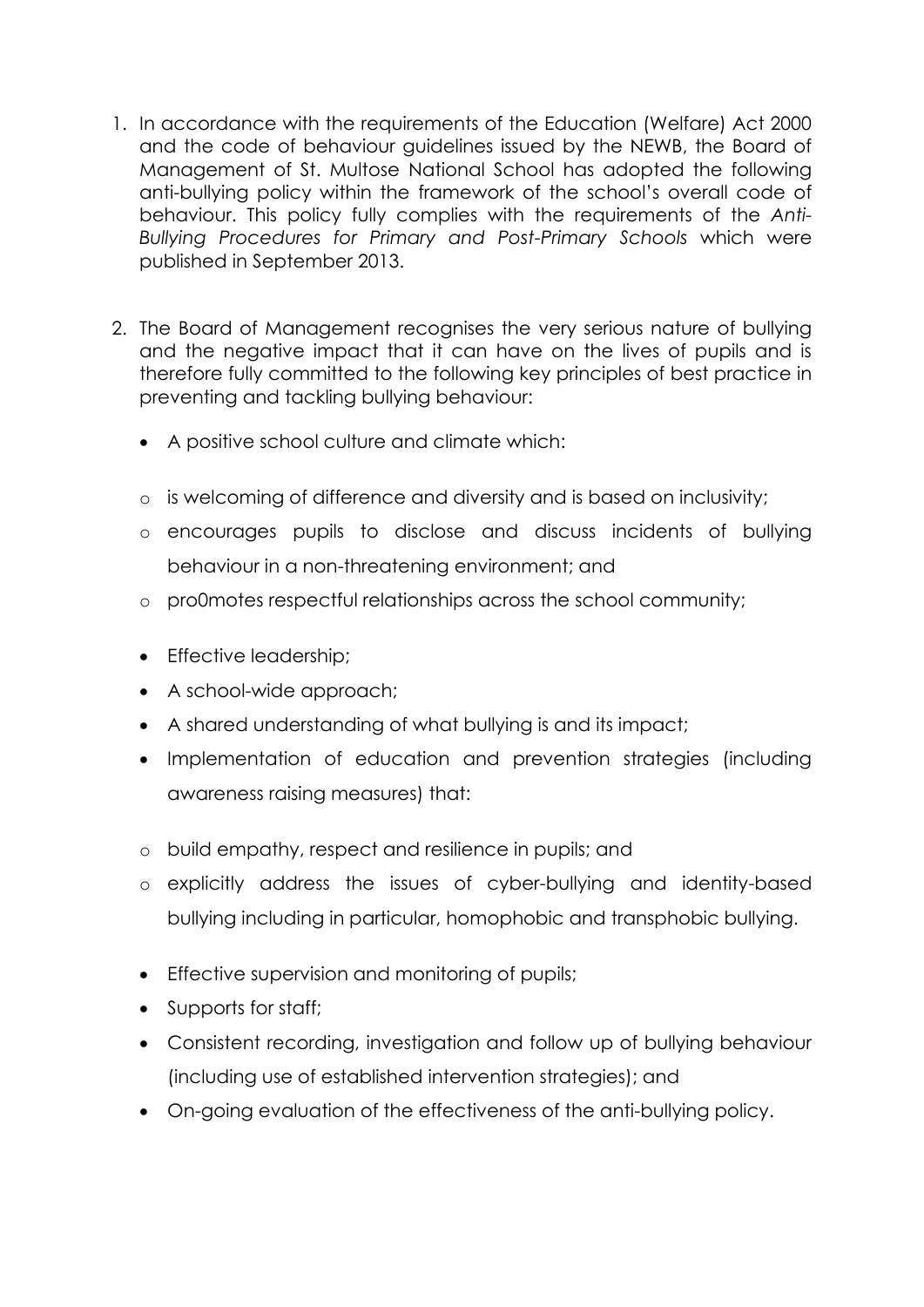#### **How our school promotes positive relationships**

- The school acknowledges the right of each member of the school community to enjoy school in a secure environment.
- The school acknowledges the uniqueness of each individual and his/her worth as a human being.
- The school promotes positive habits of self-respect, self-discipline and responsibility among all its members.
- The school prohibits vulgar, offensive, sectarian or other aggressive behaviour or language by any of its members.
- The school has a clear commitment to promoting equity in general and gender equity in particular in all aspects of its functioning.
- The school has the capacity to change in response to pupils' needs.
- The school identifies aspects of curriculum through which positive and lasting influences can be exerted towards forming pupils' attitudes and values.
- The school takes particular care of "at risk" pupils and uses its monitoring systems to facilitate early intervention where necessary and it responds to the needs, fears or anxieties of individual members in a sensitive manner.
- The school recognises the need to work in partnership with and keep parents informed on procedures to improve relationships on a whole school basis.
- The school recognises the role of parents in equipping the pupil with a range of life skills.
- The school recognises the role of other community agencies in preventing and dealing with bullying.
- The school promotes habits of mutual respect, courtesy and an awareness of the interdependence of people in groups and communities.
- The school promotes qualities of social responsibility, tolerance and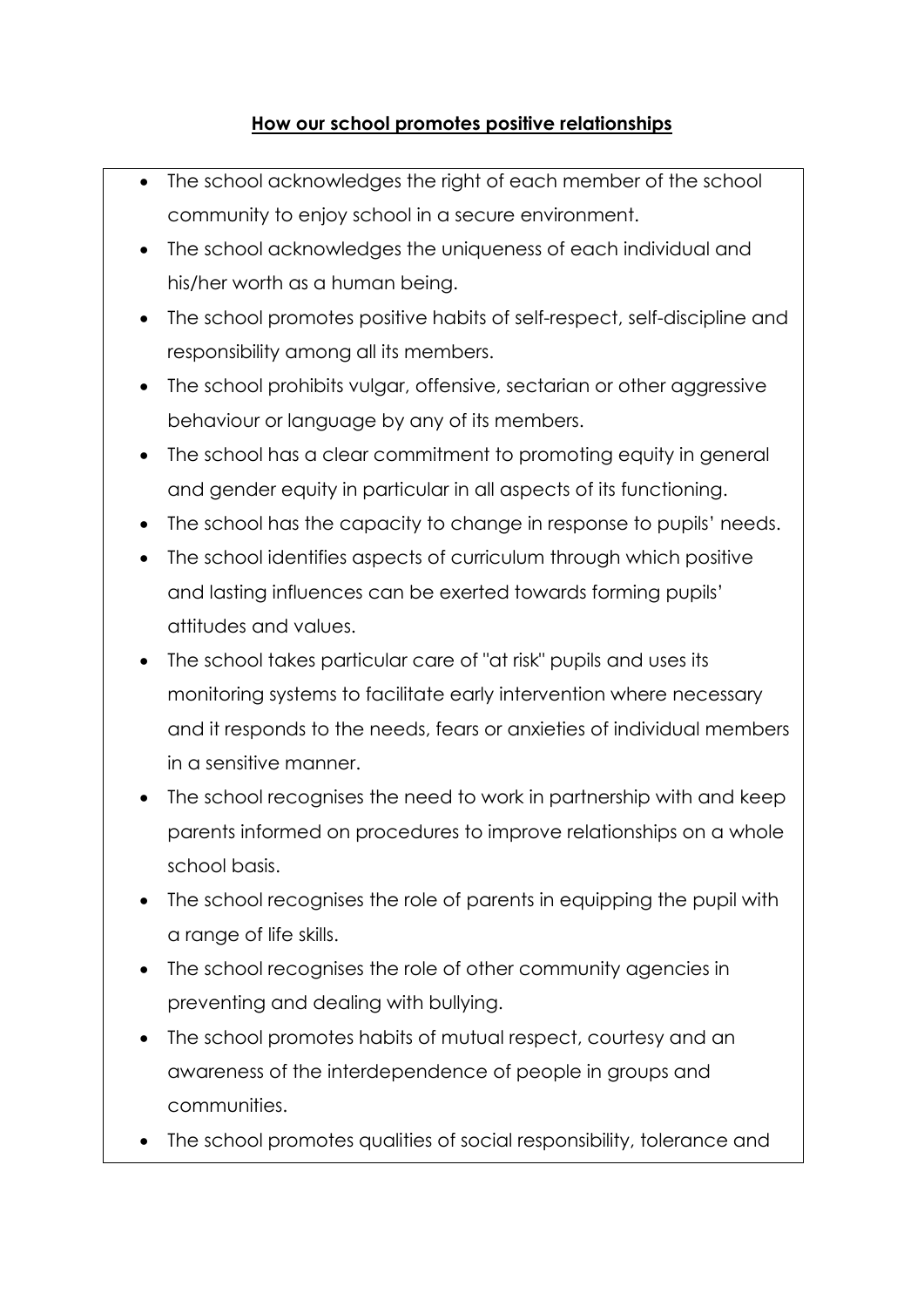understanding among all its members both in school and out of school.

- Staff members share a collegiate responsibility, under the direction of the Principal, to act in preventing bullying/aggressive behaviour by any member of the school community.
- 3. In accordance with the *Anti-Bullying Procedures for Primary and Post-Primary Schools* bullying is defined as follows:

Bullying is unwanted negative behaviour, verbal, psychological or physical conducted, by an individual or group against another person (or persons) and which is repeated over time.

The following types of bullying behaviour are included in the definition of bullying:

- deliberate exclusion, malicious gossip and other forms of relational bullying,
- cyber-bullying and
- identity-based bullying such as homophobic bullying, racist bullying, bullying based on a person's membership of the Traveller community and bullying of those with disabilities or special educational needs.

Isolated or once-off incidents of intentional negative behaviour, including a once-off offensive or hurtful text message or other private messaging, do not fall within the definition of bullying and should be dealt with, as appropriate, in accordance with the school's code of behaviour.

However, in the context of this policy, placing a once-off offensive or hurtful public message, image or statement on a social network site or other public forum where that message, image or statement can be viewed and/or repeated by other people will be regarded as bullying behaviour.

Negative behaviour that does not meet this definition of bullying will be dealt with in accordance with the school's code of behaviour.

Additional information on different types of bullying is set out in Section 2 of the *Anti-Bullying Procedures for Primary and Post-Primary Schools*.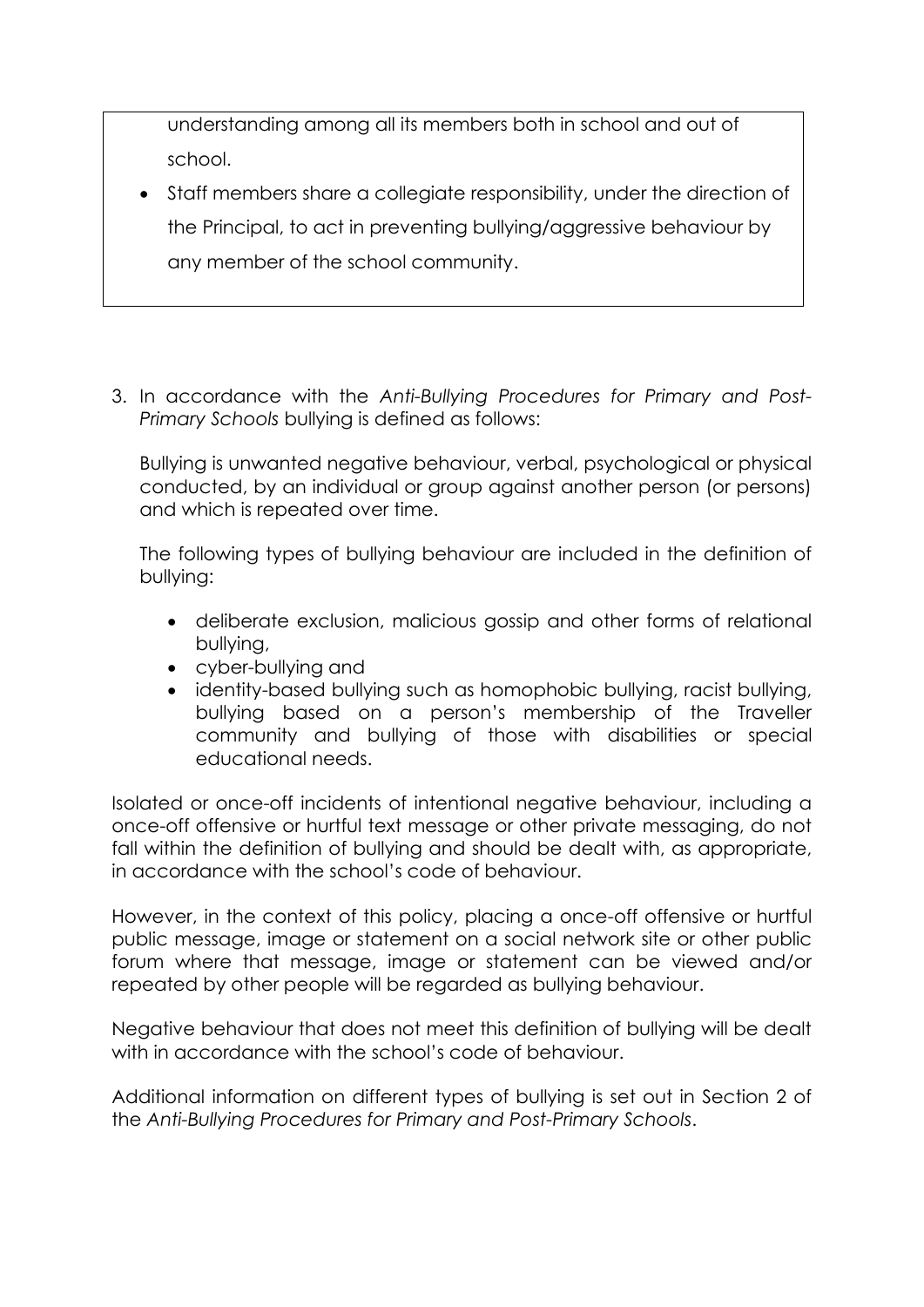# **Examples of bullying behaviours**

| <b>General</b><br><b>behaviours</b><br>which apply to<br>all types of<br>bullying | $\bullet$<br>$\bullet$<br>$\bullet$<br>$\bullet$<br>$\bullet$<br>$\bullet$<br>$\bullet$<br>$\bullet$<br>$\bullet$ | Harassment based on any of the nine grounds in<br>the equality legislation e.g. sexual harassment,<br>homophobic bullying, racist bullying etc.<br>Physical aggression<br>Damage to property<br>Name calling<br>Slagging<br>The production, display or circulation of written<br>words, pictures or other materials aimed at<br>intimidating another person<br>Offensive graffiti<br><b>Extortion</b><br>Intimidation<br>Insulting or offensive gestures<br>The "look"<br>Invasion of personal space<br>A combination of any of the types listed. |
|-----------------------------------------------------------------------------------|-------------------------------------------------------------------------------------------------------------------|---------------------------------------------------------------------------------------------------------------------------------------------------------------------------------------------------------------------------------------------------------------------------------------------------------------------------------------------------------------------------------------------------------------------------------------------------------------------------------------------------------------------------------------------------|
| <b>Cyber</b>                                                                      | $\bullet$                                                                                                         | <b>Denigration:</b> Spreading rumors, lies or gossip to<br>hurt a person's reputation                                                                                                                                                                                                                                                                                                                                                                                                                                                             |
|                                                                                   | $\bullet$                                                                                                         | <b>Harassment:</b> Continually sending vicious, mean or<br>disturbing messages to an individual                                                                                                                                                                                                                                                                                                                                                                                                                                                   |
|                                                                                   | $\bullet$                                                                                                         | <b>Impersonation:</b> Posting offensive or aggressive                                                                                                                                                                                                                                                                                                                                                                                                                                                                                             |
|                                                                                   |                                                                                                                   | messages under another person's name                                                                                                                                                                                                                                                                                                                                                                                                                                                                                                              |
|                                                                                   | $\bullet$                                                                                                         | <b>Flaming:</b> Using inflammatory or vulgar words to                                                                                                                                                                                                                                                                                                                                                                                                                                                                                             |
|                                                                                   |                                                                                                                   | provoke an online fight                                                                                                                                                                                                                                                                                                                                                                                                                                                                                                                           |
|                                                                                   | $\bullet$                                                                                                         | <b>Trickery:</b> Fooling someone into sharing personal                                                                                                                                                                                                                                                                                                                                                                                                                                                                                            |
|                                                                                   |                                                                                                                   | information which you then post online                                                                                                                                                                                                                                                                                                                                                                                                                                                                                                            |
|                                                                                   |                                                                                                                   | <b>Outing: Posting or sharing confidential or</b><br>compromising information or images                                                                                                                                                                                                                                                                                                                                                                                                                                                           |
|                                                                                   |                                                                                                                   | <b>Exclusion:</b> Purposefully excluding someone from                                                                                                                                                                                                                                                                                                                                                                                                                                                                                             |
|                                                                                   |                                                                                                                   | an online group                                                                                                                                                                                                                                                                                                                                                                                                                                                                                                                                   |
|                                                                                   |                                                                                                                   | Cyber stalking: Ongoing harassment and                                                                                                                                                                                                                                                                                                                                                                                                                                                                                                            |
|                                                                                   |                                                                                                                   | denigration that causes a person considerable                                                                                                                                                                                                                                                                                                                                                                                                                                                                                                     |
|                                                                                   |                                                                                                                   | fear for his/her safety                                                                                                                                                                                                                                                                                                                                                                                                                                                                                                                           |
|                                                                                   | $\bullet$                                                                                                         | Silent telephone/mobile phone call                                                                                                                                                                                                                                                                                                                                                                                                                                                                                                                |
|                                                                                   |                                                                                                                   | Abusive telephone/mobile phone calls<br>Abusive text messages                                                                                                                                                                                                                                                                                                                                                                                                                                                                                     |
|                                                                                   |                                                                                                                   | Abusive email                                                                                                                                                                                                                                                                                                                                                                                                                                                                                                                                     |
|                                                                                   |                                                                                                                   | Abusive communication on social networks e.g.                                                                                                                                                                                                                                                                                                                                                                                                                                                                                                     |
|                                                                                   |                                                                                                                   | Facebook/Twitter/You Tube or on games<br>consoles                                                                                                                                                                                                                                                                                                                                                                                                                                                                                                 |
|                                                                                   |                                                                                                                   | Abusive website comments/Blogs/Pictures                                                                                                                                                                                                                                                                                                                                                                                                                                                                                                           |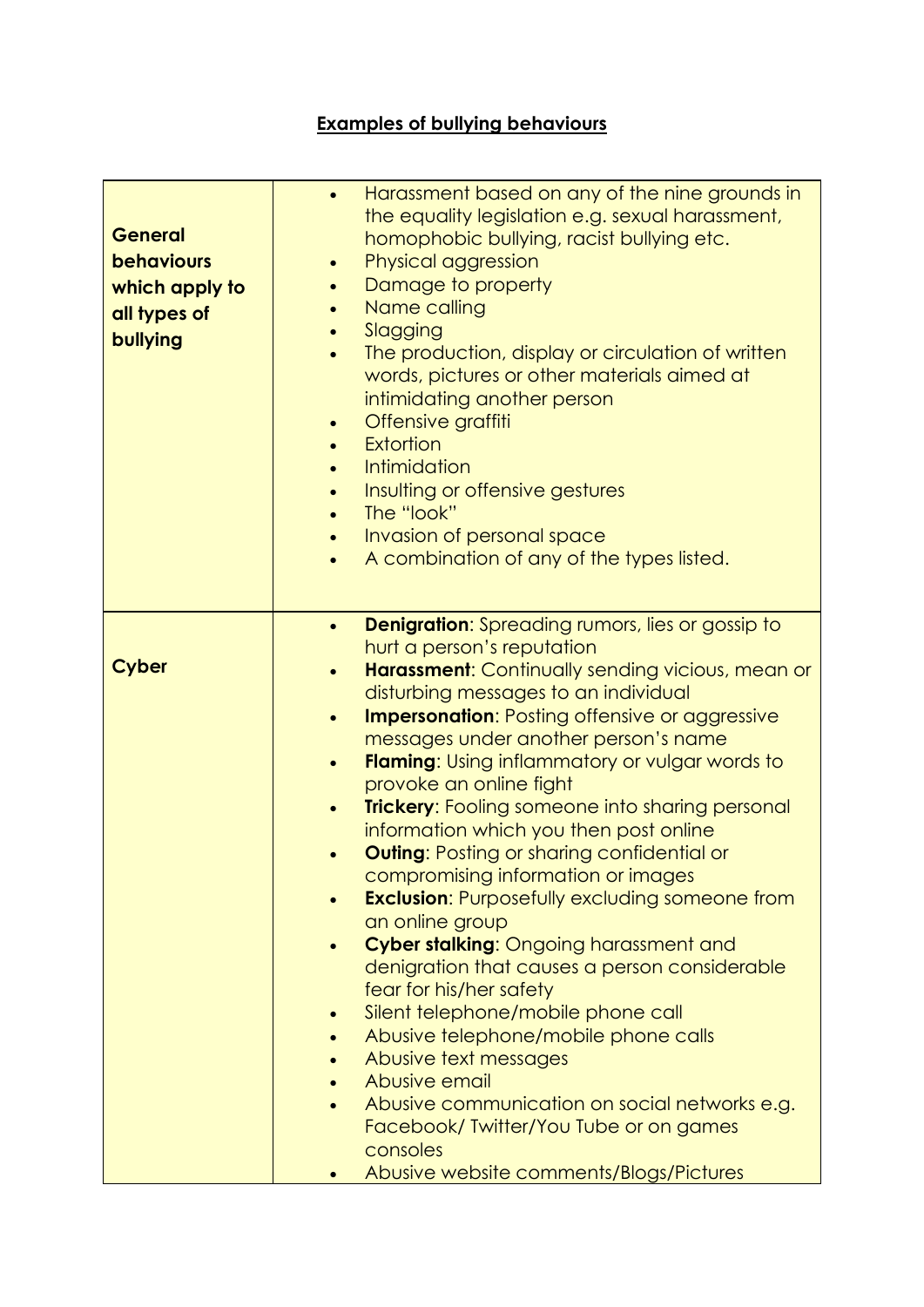|                                                                                                                                                                                                                                                         | Abusive posts on any form of communication<br>technology                                                                                                                                                                                                                                                                                                          |  |  |  |
|---------------------------------------------------------------------------------------------------------------------------------------------------------------------------------------------------------------------------------------------------------|-------------------------------------------------------------------------------------------------------------------------------------------------------------------------------------------------------------------------------------------------------------------------------------------------------------------------------------------------------------------|--|--|--|
| <b>Identity Based Behaviours</b>                                                                                                                                                                                                                        |                                                                                                                                                                                                                                                                                                                                                                   |  |  |  |
| Including any of the nine discriminatory grounds mentioned in Equality<br>Legislation (gender including transgender, civil status, family status, sexual<br>orientation, religion, age, disability, race and membership of the Traveller<br>community). |                                                                                                                                                                                                                                                                                                                                                                   |  |  |  |
| <b>Homophobic</b><br>and Transgender                                                                                                                                                                                                                    | Spreading rumours about a person's sexual<br>orientation<br>Taunting a person of a different sexual orientation<br>Name calling e.g. Gay, queer, lesbianused in a<br>derogatory manner<br>Physical intimidation or attacks<br><b>Threats</b>                                                                                                                      |  |  |  |
| Race,<br>nationality,<br>ethnic<br>background<br>and<br>membership of<br>the Traveller<br>community                                                                                                                                                     | Discrimination, prejudice, comments or insults<br>$\bullet$<br>about colour, nationality, culture, social class,<br>religious beliefs, ethnic or traveller background<br>Exclusion on the basis of any of the above                                                                                                                                               |  |  |  |
| <b>Relational</b>                                                                                                                                                                                                                                       | This involves manipulating relationships as a means of<br>bullying. Behaviours include:<br>Malicious gossip<br><b>Isolation &amp; exclusion</b><br>Ignoring<br>Excluding from the group<br>Taking someone's friends away<br>"Bitching"<br><b>Spreading rumours</b><br><b>Breaking confidence</b><br>Talking loud enough so that the victim can hear<br>The "look" |  |  |  |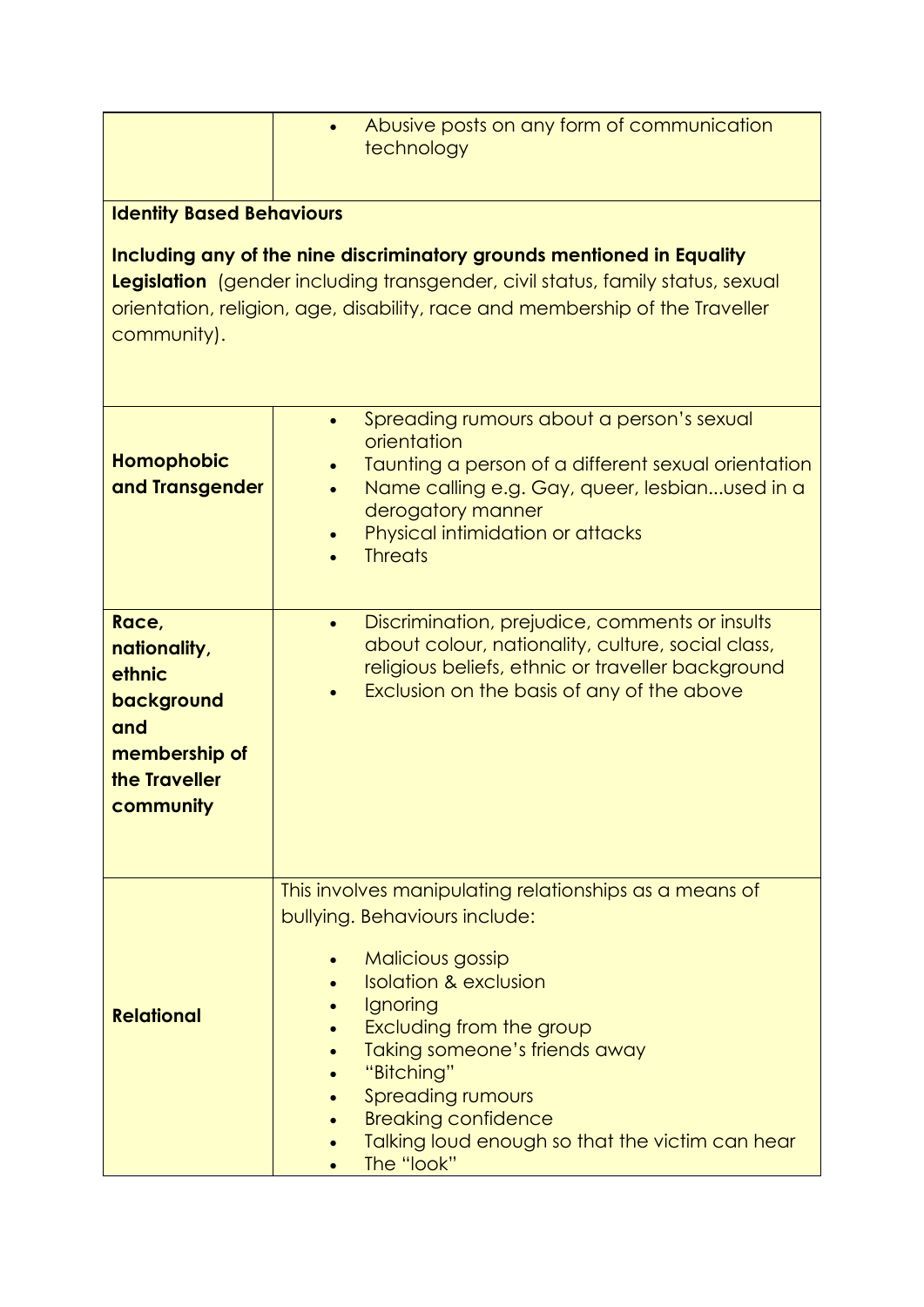|                                                                     | Use of terminology such as 'nerd' in a derogatory<br>way                                                                                                                                                                                                                                                                                                                                                                                                       |
|---------------------------------------------------------------------|----------------------------------------------------------------------------------------------------------------------------------------------------------------------------------------------------------------------------------------------------------------------------------------------------------------------------------------------------------------------------------------------------------------------------------------------------------------|
| <b>Sexual</b>                                                       | Unwelcome or inappropriate sexual comments<br>$\bullet$<br>or touching<br>Harassment                                                                                                                                                                                                                                                                                                                                                                           |
| <b>Special</b><br><b>Educational</b><br>Needs,<br><b>Disability</b> | Name calling<br>Taunting others because of their disability or learning<br>$\bullet$<br>needs<br>Taking advantage of some pupils' vulnerabilities and<br>$\bullet$<br>limited capacity to recognise and defend<br>themselves against bullying<br>Taking advantage of some pupils' vulnerabilities and<br>$\bullet$<br>limited capacity to understand social situations and<br>social cues<br>Mimicking a person's disability<br>Setting others up for ridicule |

- 4. The relevant teacher(s) for investigating and dealing with bullying is (are) as follows: (see Section 6.8 of the *Anti-Bullying Procedures for Primary and Post-Primary Schools*):
	- The class teacher will have primary responsibility for dealing with cases of bullying involving pupils in his/her classroom. A written record of incidents of repeated bullying will be kept.
	- There is a rota of teachers who supervise the playground during breaktimes. They may take responsibility, in conjunction with the class teacher, for incidents of bullying during breaktimes. The class teacher will keep a record of the incidents.
	- In cases of repeated bullying or a serious physical or verbal attack, the Principal (or Deputy Principal) will be consulted and may investigate and deal with the incident.
- 5. The education and prevention strategies (including strategies specifically aimed at cyber-bullying and identity-based bullying including in particular, homophobic and transphobic bullying) that will be used by the school are as follows (see Section 6.5 of the *Anti-Bullying Procedures for Primary and Post-Primary Schools*):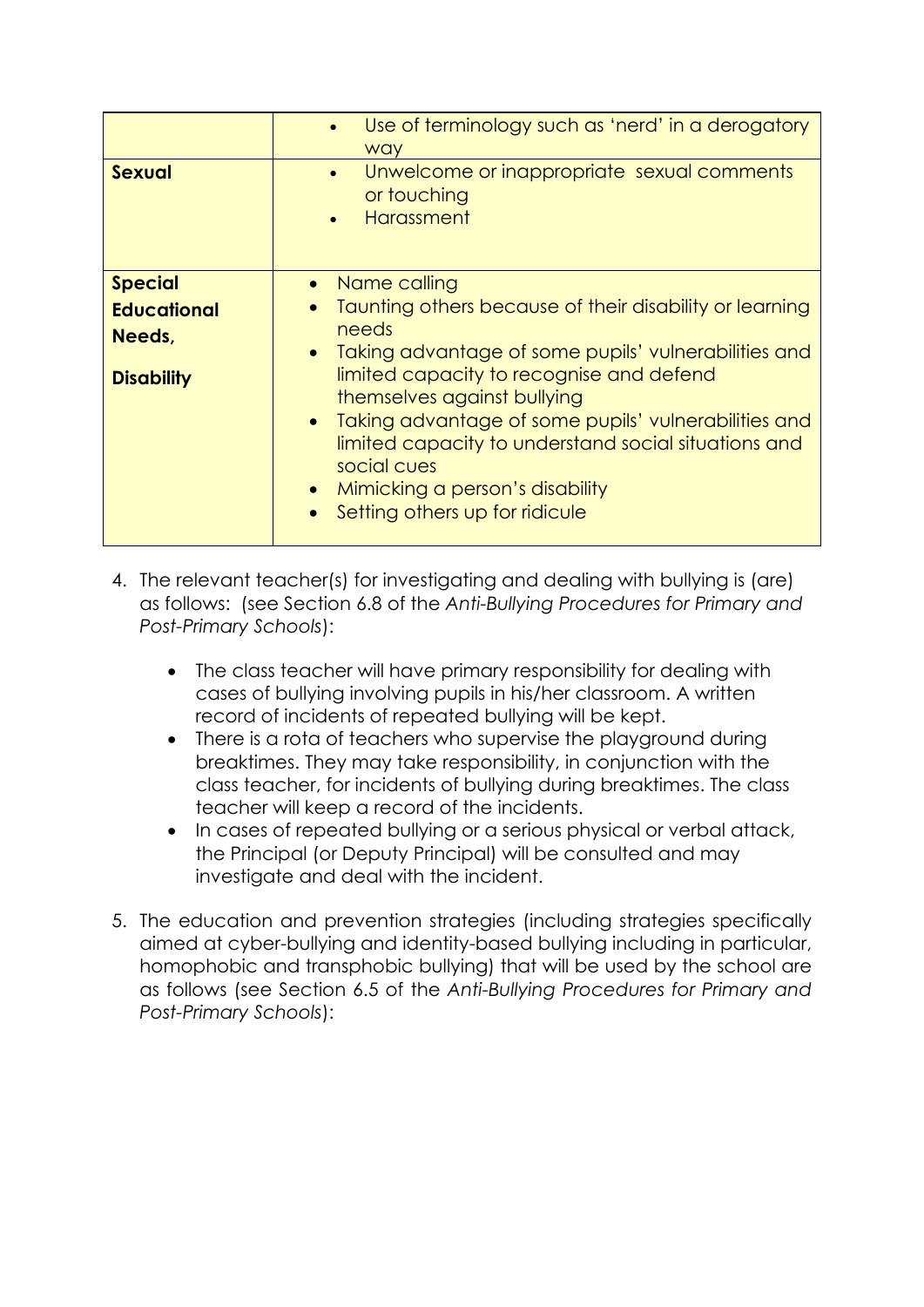#### **Our School Education and Prevention Strategies**

- The school ethos statement is provided to all families when they apply for enrolment in St. Multose N.S. This clearly outlines our inclusive and respectful attitude towards all pupils and members of the school community irrespective of ethnic background, religion, gender, sexual orientation, social background, family circumstances, educational achievement, physical characteristics or intellectual functioning.
- Whole staff professional development on bullying, as required and when/where available to ensure that all staff develop an awareness of what bullying is, how it impacts on pupils' lives and the need to respond to it; prevention and intervention.
- An annual audit of professional development needs with a view to assessing staff requirements through internal staff knowledge/expertise and external sources
- Professional development with specific focus on the training of the relevant teacher(s)
- School wide awareness raising and training on all aspects of bullying, to include pupils, parent(s)/guardian(s) and the wider school community.
- Supervision and monitoring of classrooms, corridors, school grounds, school tours and extra-curricular activities. Non-teaching and ancillary staff will be encouraged to be vigilant and report issues to relevant teachers (usually the class teacher). Supervision will also apply to monitoring student use of communication technology within the school.
- Our R.E. programme focuses on moral values such as; truthfulness, justice, fairness, sensitivity to others and civic responsibility. Pupils are encouraged to discuss and understand their place in the world and their responsibility in it.
- Our S.P.H.E. programme uses Stay Safe, Walk Tall, Be Webwise, Relationships and Sexuality Education, My Selfie, Friends for Life, Prim-Ed Health programmes, set of reference books called Bullying amongst others. Children are actively engaged in exploring their feelings, coping mechanisms and strategies for dealing with bullying situations: e.g. Circle time, Friends for Life. They learn about understanding and accepting difference and the rights of all people. (U.N. Convention on the Rights of the Child)
- The school occasionally has visits from the local Gardaí, the Kinsale Youth and Mental Health worker and other relevant professionals who can assist children with issues relating to different types of bullying and self-esteem.
- Pupils also investigate aspects of themselves and the world around them through curricular areas.
- Pupils learn co-operation, teamwork, tolerance and understanding of others during P.E. lessons, school matches, field trips and other extracurricular activities.
- Our school has an Acceptable Usage policy in the school which ensures that access to technology, within the school, is strictly monitored. The pupils from 3rd – 6th class sign a 'Rules of Responsible Internet Use Form'.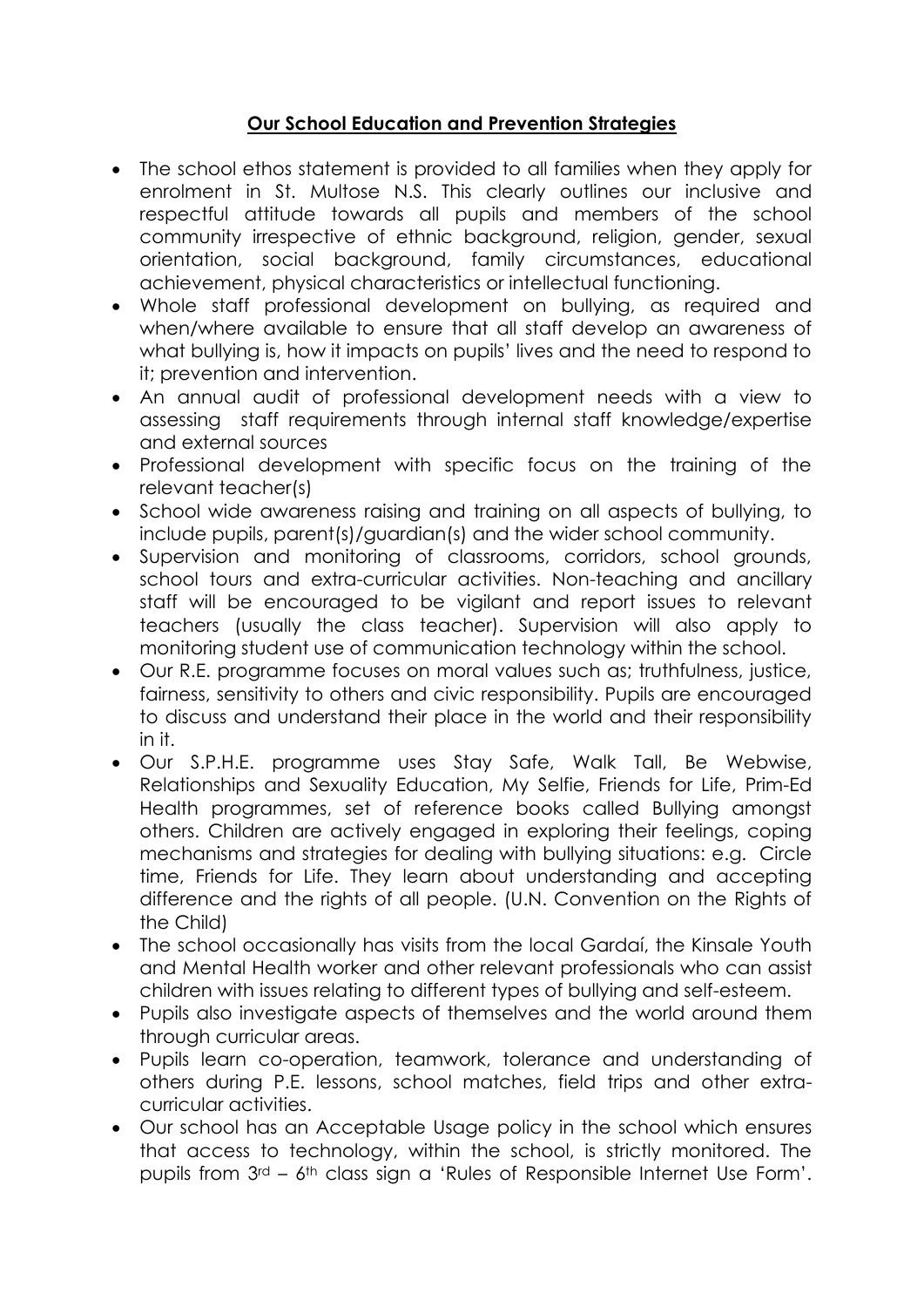Mobile phones are not allowed to be switched on in school and only children with written parental consent and with exceptional circumstances are allowed to bring mobiles to school. (i.e. where a child has to walk to and from school or the school bus)

- Teachers help children to act responsibly by modelling respect, fairness, positive attitude, positive communication, effective listening skills, perspective talking and social skills. Each teacher endeavours to create a warm nurturing environment and effective curriculum in their classrooms.
- We encourage active parental involvement in our school. Good communication between all members of the school community is fostered leading to greater academic, social and personal success.
- SNAs and SEN teachers will also help children with special educational needs to understand the consequences of bullying and to protect them from bullying.
- The school's anti-bullying policy is discussed with pupils and all parent(s)/guardian(s) are given a copy as part of the Code of Behaviour of the school with their enrolment forms and as changes are made to it. This is also available on the school website.
- Pupils are expected to adhere to the Code of Behaviour and Anti-bullying policy at all times: including play time, in the P.E. hall, on field trips etc.
- Encourage a culture of telling, with particular emphasis on the importance of bystanders. In that way pupils will gain confidence in 'telling'. This confidence factor is of vital importance. It should be made clear to all pupils that when they report incidents of bullying they are not considered to be telling tales but are behaving responsibly. The acronym 'STOP' is referenced and discussed i.e. 'several times on purpose' and 'start telling other people.'
- Ensuring that pupils know who to tell and how to tell, e.g.:
	- o Direct approach to teacher at an appropriate time, for example after class.
	- o Hand note up: i.e. with homework.
	- o Make a phone call to the school or to a trusted teacher in the school.
	- o Get a parent(s)/guardian(s) or friend to tell on your behalf.
	- o Ensure bystanders understand the importance of telling if they witness or know that bullying is taking place.
- 6. The school's procedures for investigation, follow-up and recording of bullying behaviour and the established intervention strategies used by the school for dealing with cases of bullying behaviour are as follows (see Section 6.8 of the *Anti-Bullying Procedures for Primary and Post-Primary Schools*):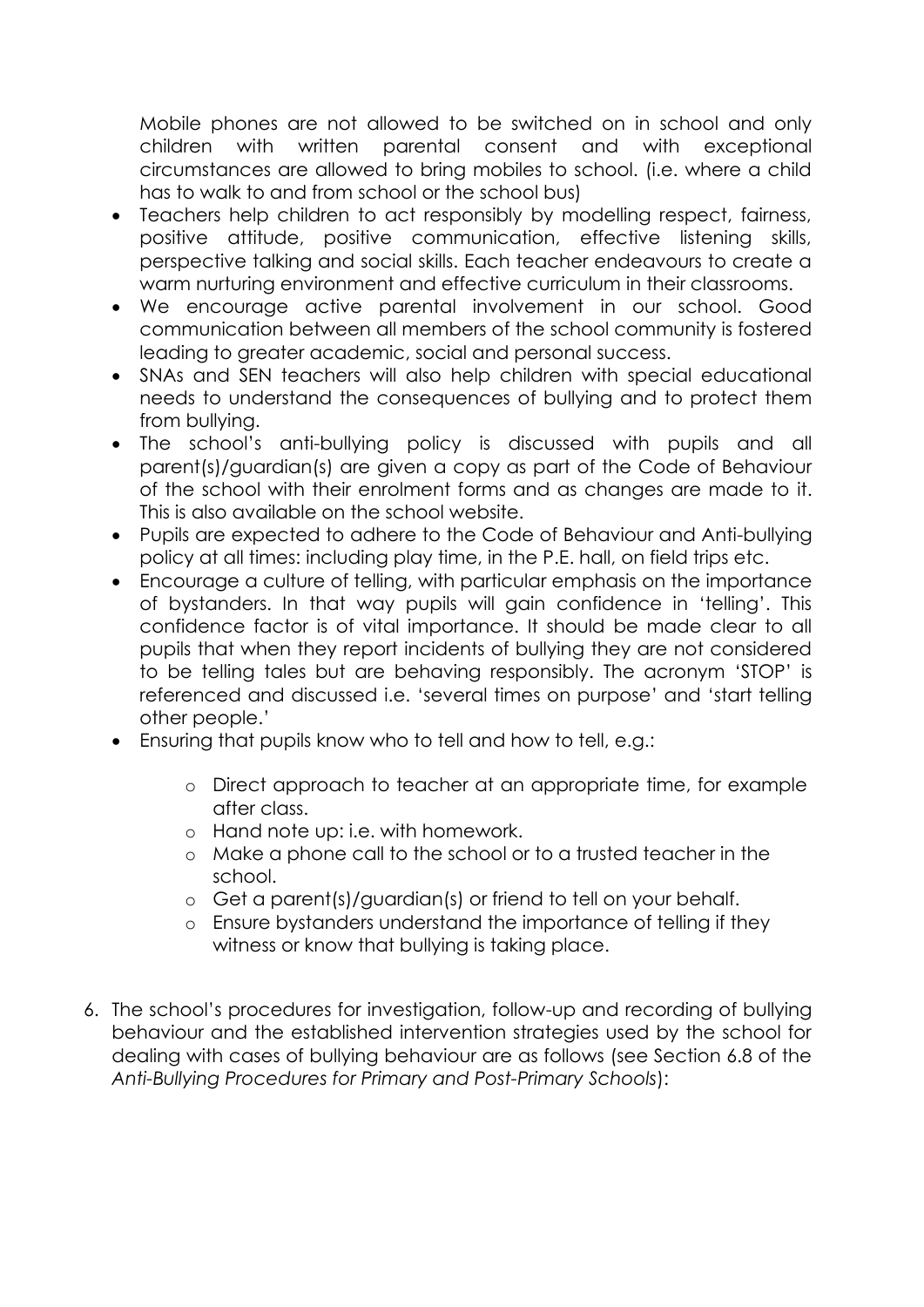#### **Procedures for Investigating and Dealing with Bullying**

**The primary aim in investigating and dealing with bullying is to resolve any issues and to restore, as far as is practicable, the relationships of the parties involved (rather than to apportion blame);**

#### **The school's procedures must be consistent with the following approach.**

Every effort will be made to ensure that all involved (including pupils, parent(s)/guardian(s)) understand this approach from the outset.

#### **Reporting bullying behaviour**

- Any pupil or parent(s)/guardian(s) may bring a bullying incident to any teacher in the school.
- All reports, including anonymous reports of bullying, will be investigated and dealt with by the relevant teacher.
- Teaching and non-teaching staff such as secretaries, special needs assistants (SNAs), bus escort and parent volunteers must report any incidents of bullying behaviour witnessed by them, or mentioned to them, to the relevant class teacher or in extreme cases, the Principal and/or Deputy Principal;

#### **Investigating and dealing with incidents: Style of approach (see section 6.8.9)**

In investigating and dealing with bullying, the relevant teacher will exercise his/her professional judgement to determine whether bullying has occurred and how best the situation might be resolved;

- Parent(s)/guardian(s) and pupils are required to co-operate with any investigation and assist the school in resolving any issues and restoring, as far as is practicable, the relationships of the parties involved as quickly as possible;
- Teachers should take a calm, unemotional problem-solving approach.
- Where possible incidents should be investigated outside the classroom situation to ensure the privacy of all involved;
- All interviews should be conducted with sensitivity and with due regard to the rights of all pupils concerned. Pupils who are not directly involved can also provide very useful information in this way.
- When analysing incidents of bullying behaviour, the relevant teacher should seek answers to questions of what, where, when, who and why. This should be done in a calm manner, setting an example in dealing effectively with a conflict in a non-aggressive manner;
- If a group is involved, each member may be interviewed individually at first. Thereafter, all those involved may be met as a group. At the group meeting, each member should be asked for his/her account of what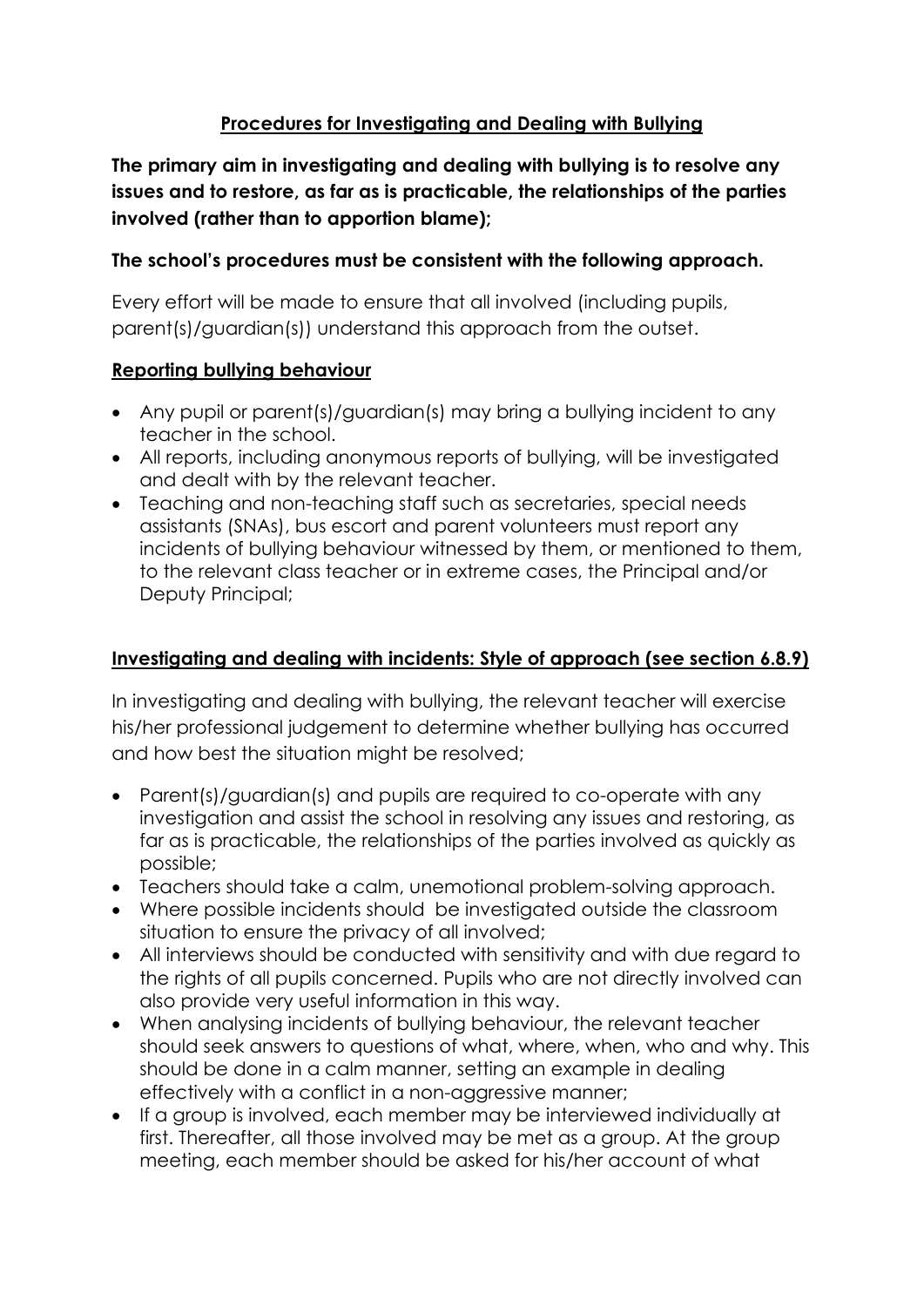happened to ensure that everyone in the group is clear about each other's statements;

- Each member of a group should be supported through the possible pressures that may face them from the other members of the group after the interview by the teacher;
- It may also be appropriate or helpful to ask those involved to write down their account of theincident(s)
- In cases where it has been determined by the relevant teacher that bullying behaviour has occurred, the parent(s)/guardian(s) of the parties involved should be contacted at an early stage to inform them of the matter and explain the actions being taken (by reference to the school policy). The school should give parent(s)/guardian(s) an opportunity of discussing ways in which they can reinforce or support the actions being taken by the school and the supports provided to the pupils;
- Where the relevant teacher has determined that a pupil has been engaged in bullying behaviour, it should be made clear to him/her how he/she is in breach of the school's anti-bullying policy and efforts should be made to try to get him/her to see the situation from the perspective of the pupil being bullied;
- It must also be made clear to all involved (each set of pupils and parent(s)/guardian(s)) that in any situation where disciplinary sanctions are required, this is a private matter between the pupil being disciplined, his or her parent(s)/guardian(s) and the school;

#### **Follow up and recording**

- In determining whether a bullying case has been adequately and appropriately addressed the relevant teacher must, as part of his/her professional judgement, take the following factors into account:
	- o Whether the bullying behaviour has ceased;
	- o Whether any issues between the parties have been resolved as far as is practicable;
	- o Whether the relationships between the parties have been restored as far as is practicable;
	- o Any feedback received from the parties involved, their parent(s)/guardian(s)s or the school Principal or Deputy Principal
- Follow-up meetings with the relevant parties involved should be arranged separately with a view to possibly bringing them together at a later date if the pupil who has been bullied is ready and agreeable.
- Where a parent(s)/guardian(s) is not satisfied that the school has dealt with a bullying case in accordance with these procedures, the parent(s)/guardian(s) must be referred, as appropriate, to the school's complaints procedures.
- In the event that a parent(s)/guardian(s) has exhausted the school's complaints procedures and is still not satisfied, the school must advise the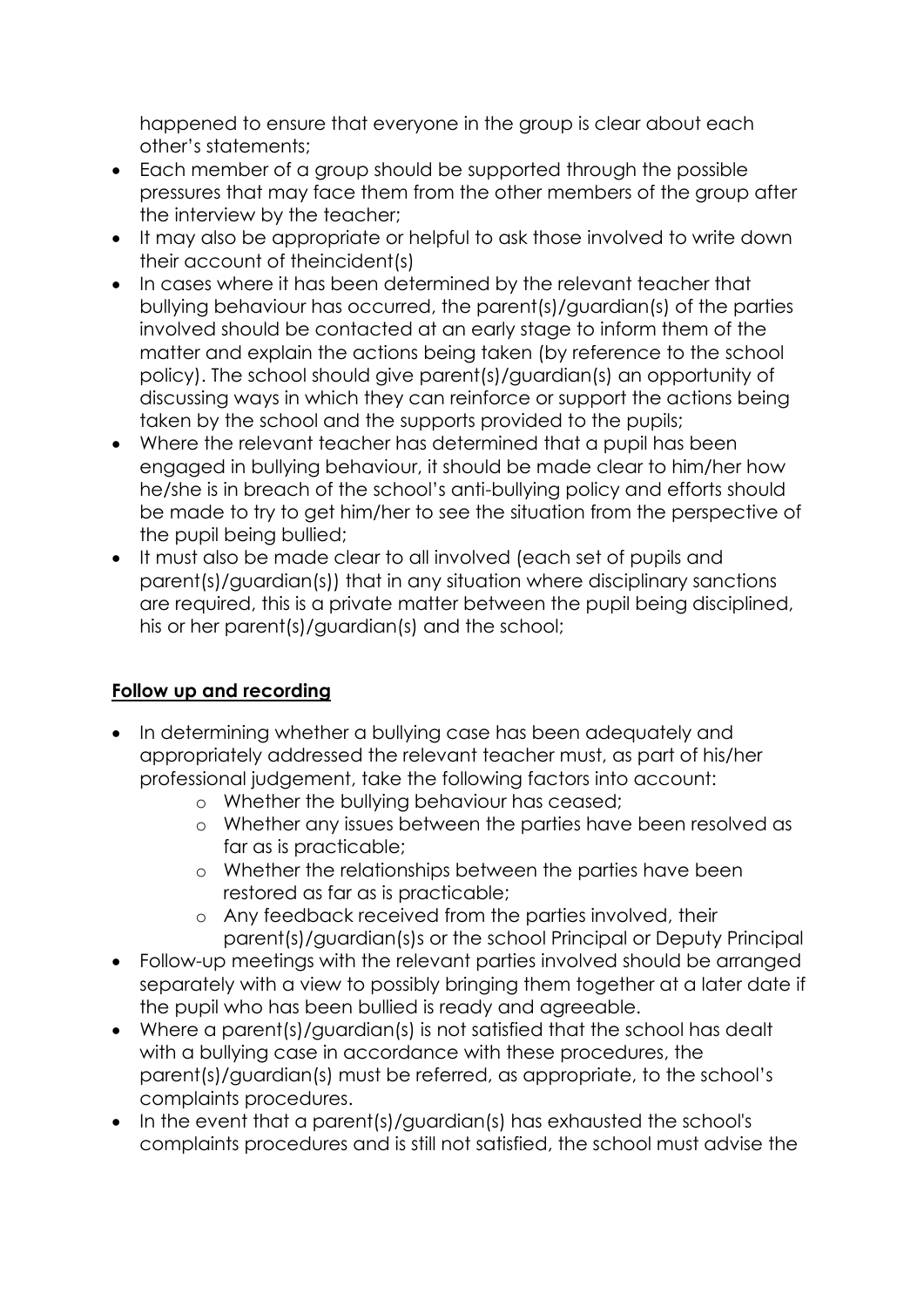parent(s)/guardian(s) of their right to make a complaint to the Ombudsman for Children.

### **Recording of bullying behaviour**

It is imperative that all recording of bullying incidents must be done in an objective and factual manner.

The school's procedures for noting and reporting bullying behaviour are as follows:

#### **Informal- pre-determination that bullying has occurred**

- All staff must keep a written record of any incidents witnessed by them or notified to them. Consideration needs to be given to where the records will be made e.g. incident book. All incidents must be reported to the relevant teacher.
- All reports, including anonymous reports of bullying, must be investigated, and dealt with by the relevant teacher; the relevant teacher must keep a written record of the reports, the actions taken and any discussions with those involved regarding same.
- The relevant teacher must inform the principal of all incidents being investigated.

#### **Formal Stage 1-determination that bullying has occurred**

- If it is established by the relevant teacher that bullying has occurred, the relevant teacher must keep appropriate written records which will assist his/her efforts to resolve the issues and restore, as far as is practicable, the relationships of the parties involved.
- The school in consultation with the relevant teachers/s should develop a protocol for the storage of all records retained by the relevant teacher.

## **Formal Stage 2-Appendix 3 (From DES Procedures and must be adhered to)**

The relevant teacher must use the recording template at **Appendix 3** to record the bullying behaviour in the following circumstances:

- a) in cases where he/she considers that the bullying behaviour has not been adequately and appropriately addressed within 20 school days after he/she has determined that bullying behaviour occurred; and
- b) Where the school has decided as part of its anti-bullying policy that in certain circumstances bullying behaviour must be recorded and reported immediately to the Principal or Deputy Principal as applicable.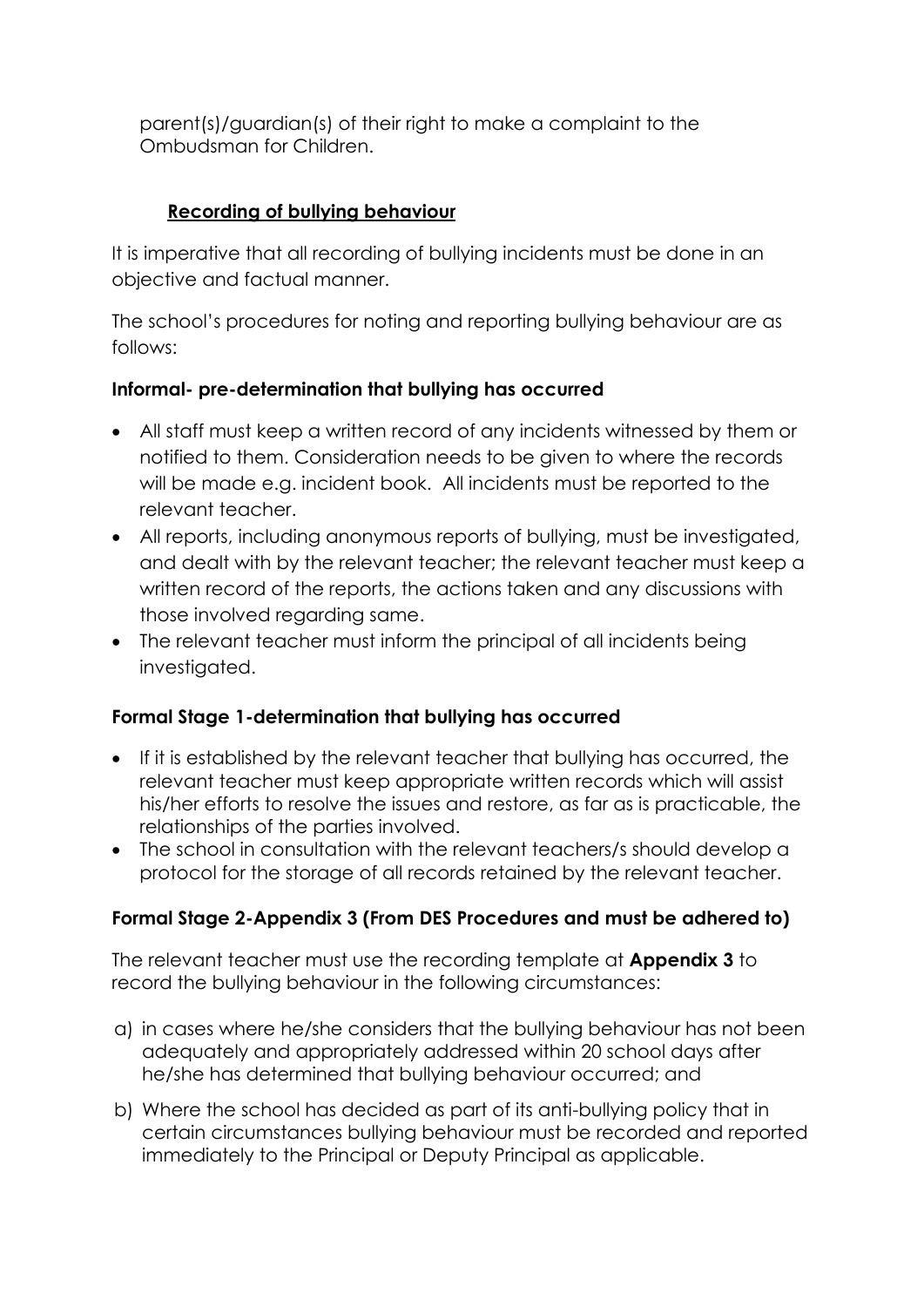- c) The following behaviours that must be recorded and reported immediately to the principal. These should be in line with the school's code of behaviour: a serious act of aggression, cyber-bullying, possession of drugs, possession of a weapon, sexual assault.
- d) When the recording template is used, it must be retained by the relevant teacher in question and a copy maintained by the principal. Records will be kept in pupils' blue folders in the office, until pupils reach the age of 21. Only the relevant teacher and the Principal will have access to these records.
	- 7. The school's programme of support for working with pupils affected by bullying is as follows (see Section 6.8 of the *Anti-Bullying Procedures for Primary and Post-Primary Schools:*
- All in-school supports and opportunities will be provided for the pupils affected by bullying to participate in activities designed to raise their selfesteem, to develop friendships and social skills and build resilience e.g. Group work such as circle time, SPHE lessons, the Friends for Life Programme.
- If pupils require counselling or further supports the school will endeavour to liaise with the appropriate agencies to organise same. This may be for the pupil affected by bullying or involved in the bullying behaviour.
- Pupils should understand that there are **no innocent bystanders** and that all incidents of bullying behaviour must be reported to a teacher.
	- 8. Supervision and Monitoring of Pupils

The Board of Management confirms that appropriate supervision and monitoring policies and practices are in place to both prevent and deal with bullying behaviour and to facilitate early intervention where possible.

- There is a rota of teachers to supervise children at breaks.
- Class teachers and SNAs are expected to be in classrooms from 8.45 a.m. as children arrive.
- Pupils are escorted to the gate at the end of the day and do not leave the grounds until released by the teachers on duty.
- Pupils are made aware of out-of-bounds areas in the school yard and must stay within sight of supervisory staff.
- The school rules are regularly discussed and the atmosphere in the school is of a caring, loving and inclusive nature, where pupils realise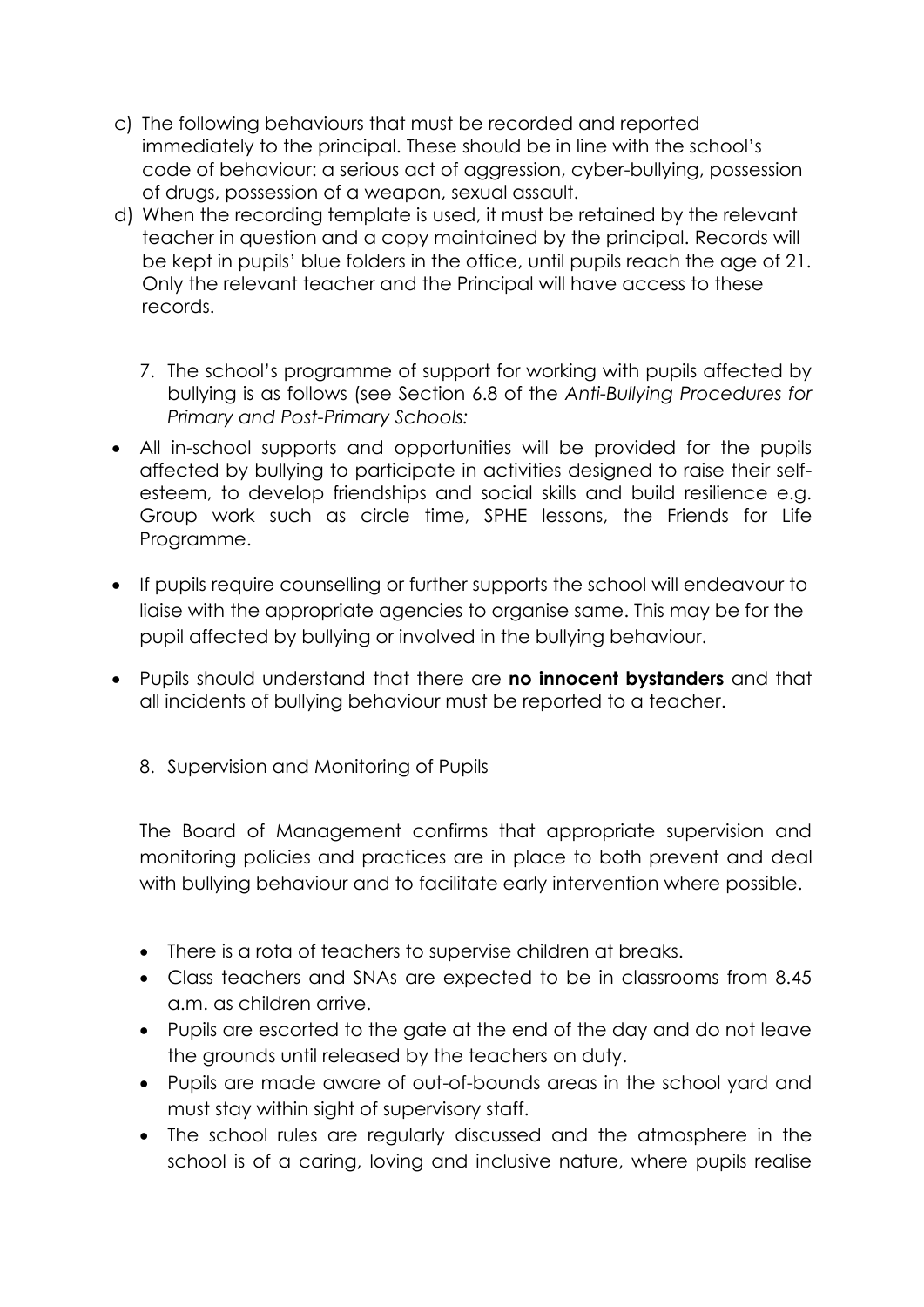that SNAs and teachers will look after them and are open to chatting about issues.

- Our school has well developed SPHE and R.E. programmes which foster good citizenship and family relationships, moral values; i.e. caring, sharing etc.
- Senior pupils take great care and interest in the well-being of younger pupils and are encouraged to help them when they need it at breaks or on field-trips. They know how to get help and to report any incidents of bad behaviour, including bullying, they observe or hear about.
- All Internet sessions are supervised and pupils are taught about the dangers associated with cyber-bullying and chatrooms (at ageappropriate level). (N.B. the Schools' Broadband Programme has blocked all social networking sites on the basis that they are not necessary and take up too much of the bandwidth, which has been provide for educational puposes only.)
- At present, the chrome books each have an assigned email address, which are used for educational purposes only. These are monitored regularly by the class teacher. Pupils have been taught how to use safe/secure email accounts.

#### **9. Prevention of Harassment**

The Board of Management confirms that the school will, in accordance with its obligations under equality legislation, take all such steps that are reasonably practicable to prevent the sexual harassment of pupils or staff or the harassment of pupils or staff on any of the nine grounds specified i.e. gender including transgender, civil status, family status, sexual orientation, religion, age, disability, race and membership of the Traveller community.

- 10. This policy was adopted by the Board of Management on 28/03/2014.
- 11. This policy has been made available to school personnel, published on the school website and provided to the Parents' Association. A copy of this policy will be made available to the Department and the patron if requested.
- 12. This policy and its implementation will be reviewed by the Board of Management once in every school year. Written notification that the review has been completed will be made available to school personnel, published on the school website (or where none exists, be otherwise readily accessible to parents and pupils on request) and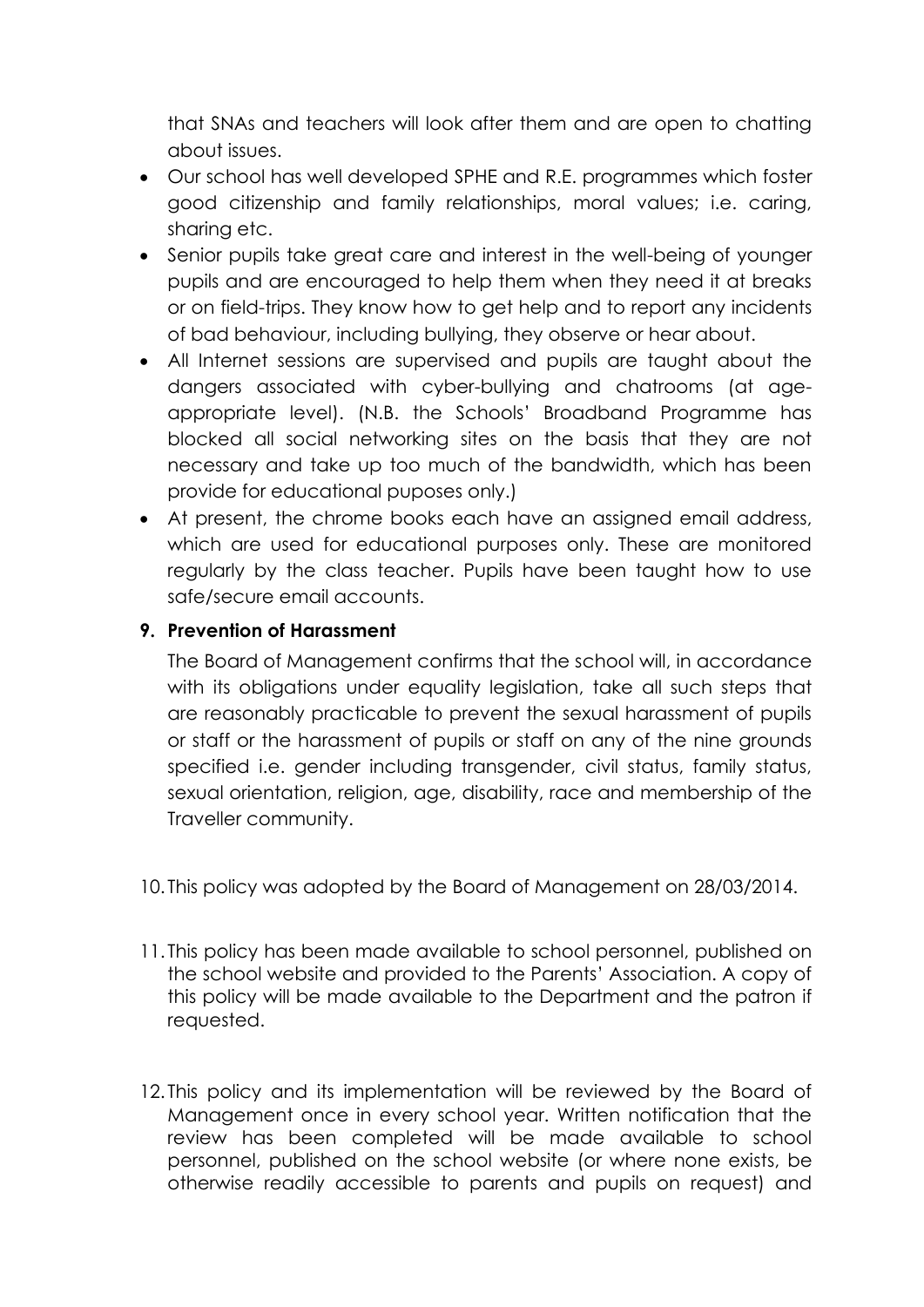provided to the Parents' Association (where one exists). A record of the review and its outcome will be made available, if requested, to the patron and the Department.

Signed: \_\_\_\_\_\_\_\_\_\_\_\_\_\_\_\_\_\_\_\_\_\_\_\_\_ Signed: \_\_\_\_\_\_\_\_\_\_\_\_\_\_\_\_\_\_\_\_\_\_\_\_\_\_\_ (Chairperson of Board of Management) (Principal)

Date: \_\_\_\_\_\_\_\_\_\_\_\_\_\_\_\_\_\_\_\_\_\_\_\_\_\_\_\_\_\_\_\_\_\_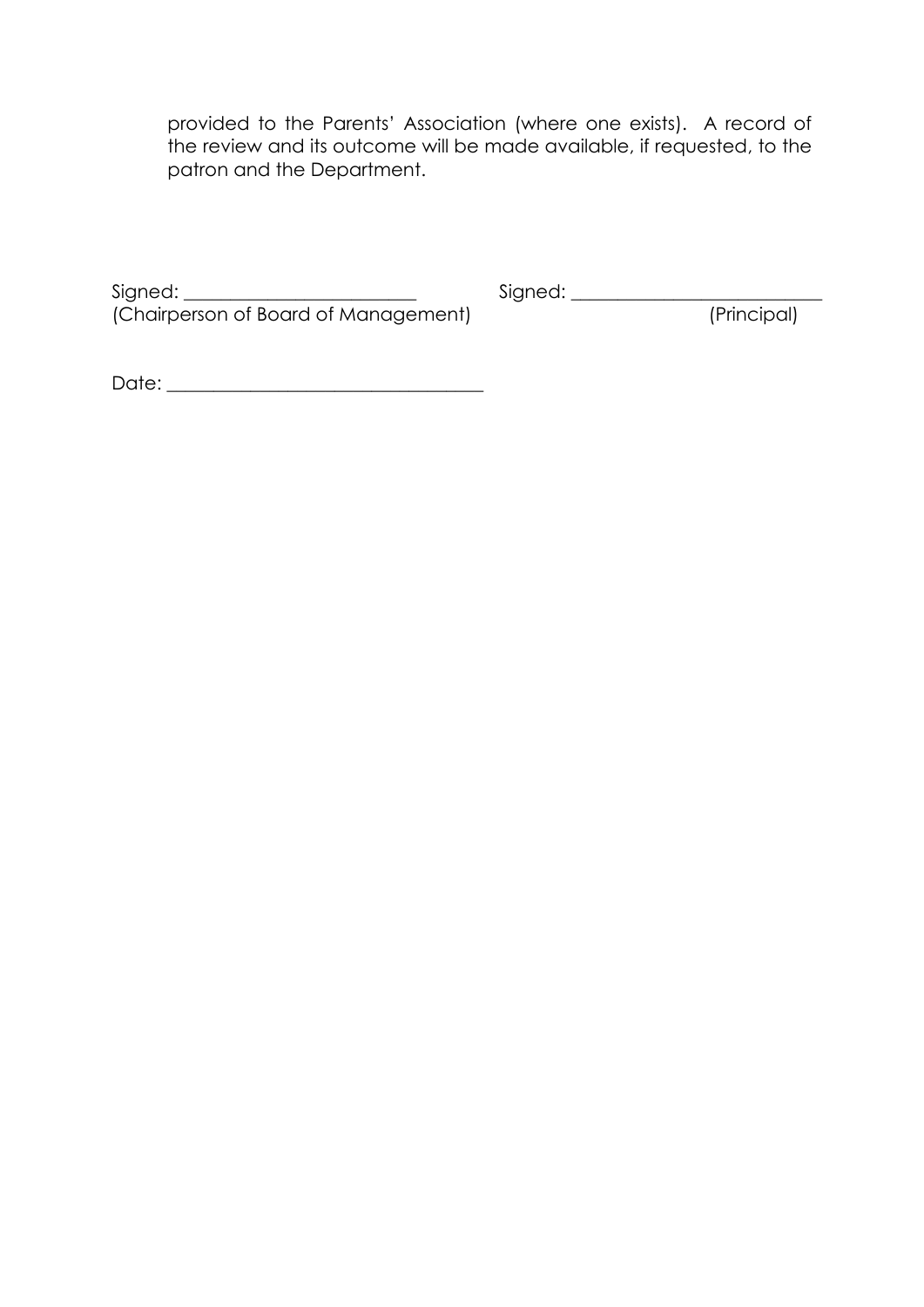Appendix 2: Practical tips for building a positive school culture and climate

The following are some practical tips for immediate actions that can be taken to help build a positive school culture and climate and to help prevent and tackle bullying behaviour.

- Model respectful behaviour to all members of the school community at all times.
- Explicitly teach pupils what respectful language and respectful behaviour looks like, acts like, sounds like, and feels like in class and around the school.
- Display key respect messages in classrooms, in assembly areas and around the school. Involve pupils in the development of these messages.
- Catch them being good notice and acknowledge desired respectful behaviour by providing positive attention.
- Consistently tackle the use of discriminatory and derogatory language in the school this includes homophobic and racist language and language that is belittling of pupils with a disability or SEN.
- Give constructive feedback to pupils when respectful behaviour and respectful language are absent.
- Have a system of encouragement and rewards to promote desired behaviour and compliance with the school rules and routines.
- Explicitly teach pupils about the appropriate use of social media.
- Positively encourage pupils to comply with the school rules on mobile phone and internet use.
- Follow up and follow through with pupils who ignore the rules.
- Actively involve parents and/or the Parents' Association in awareness raising campaigns around social media.
- Actively promote the right of every member of the school community to be safe and secure in school.
- Highlight and explicitly teach school rules in pupil friendly language in the classroom and in common areas.
- All staff can actively watch out for signs of bullying behaviour.
- Ensure there is adequate playground/school yard/outdoor supervision.
- School staff can get pupils to help them to identify bullying "hot spots" and "hot times" for bullying in the school.

Hot spots tend to be in the playground/school yard/outdoor areas, changing rooms,